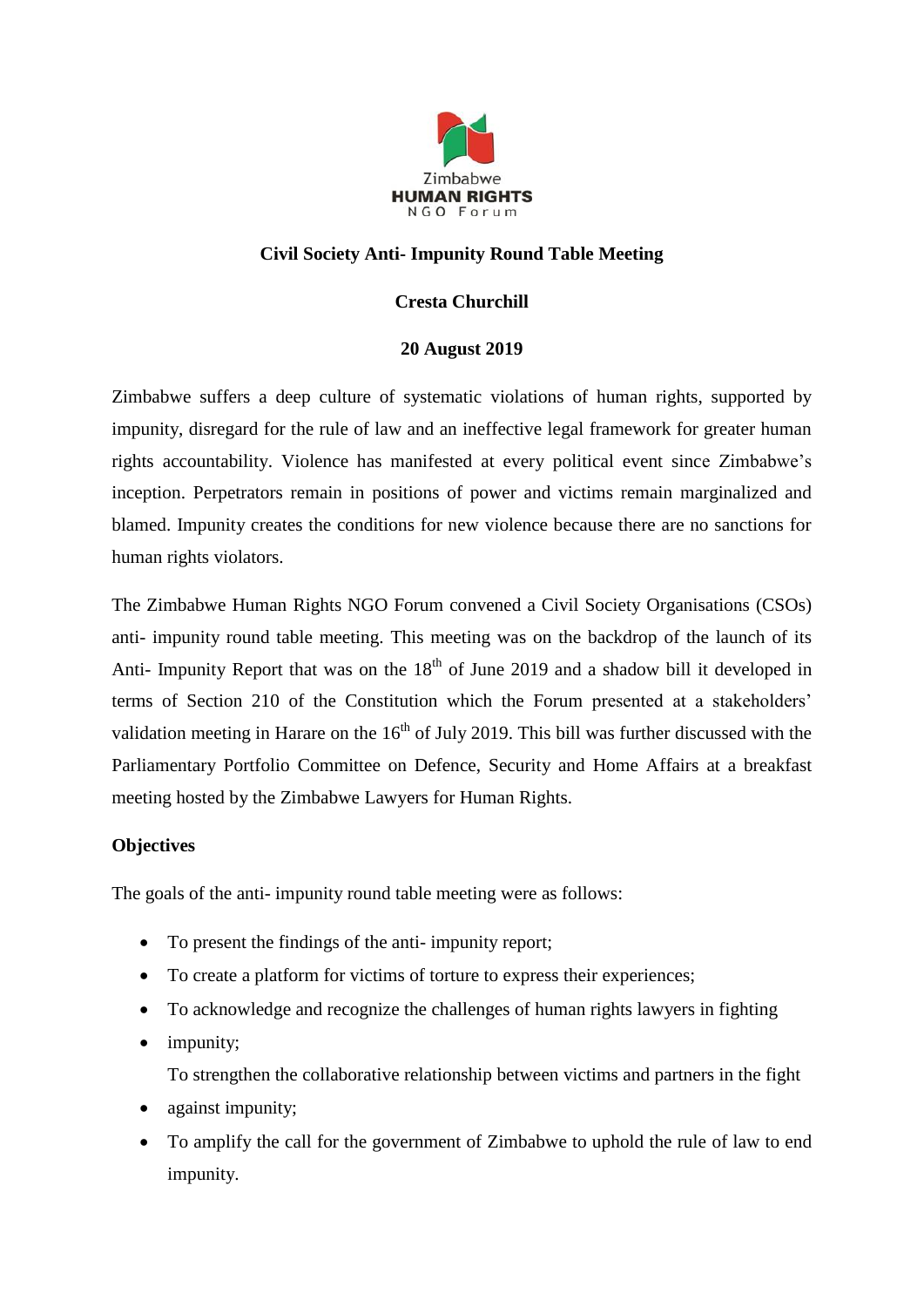The background to the report was given. It was highlighted that the anti- impunity report is an indicator of how impunity undermines democratic gains and the primary obstacle to upholding the rule of law. The report is a further highlight to all citizens the need for government to ratify the UNCAT and to ensure that the State makes a step towards fighting impunity and fully recognise the gravity of the torture situation in Zimbabwe. There is a need for a reminder of the effects of violence for society as whole in order to adequately move forward.

#### **Disaggregation of participants**

| <b>MALE</b>   | 10 |
|---------------|----|
| <b>FEMALE</b> | O  |
| <b>TOTAL</b>  | 16 |

### **Victim testimonies**

Mr Zenzele Ndebele gave a recall of the experiences of the past violations he has faced in the past and countering the challenges he faces. He indicated that in March 2019 he was arrested and charged with criminal nuisance after being found in possession of empty tear gas canisters.

He recalled that in the many other instances he had been arrested, he was not made aware of the charge put to him by the police for long periods of time until a lawyer is present or the time for him to appear in court is approaching, as such being required to sign a warned and cautioned statement. Upon arrest, his cell phone was taken by the police and as such he had no access to contact his family and his lawyers leaving him to go for hours without food or water.

He also indicated that due to him being a prominent figure, his arrests have attracted attention and many people would come to visit him at the police station some he did not know. Due to suspicion and fear, he did not accept any clothes or food from them unless it was brought by his family.

Mr Ndebele also indicated that the after the arrest and court processes, the intimidation continues. It also becomes traumatic for the family as he is constantly followed and often fears for the security of his family when he is away.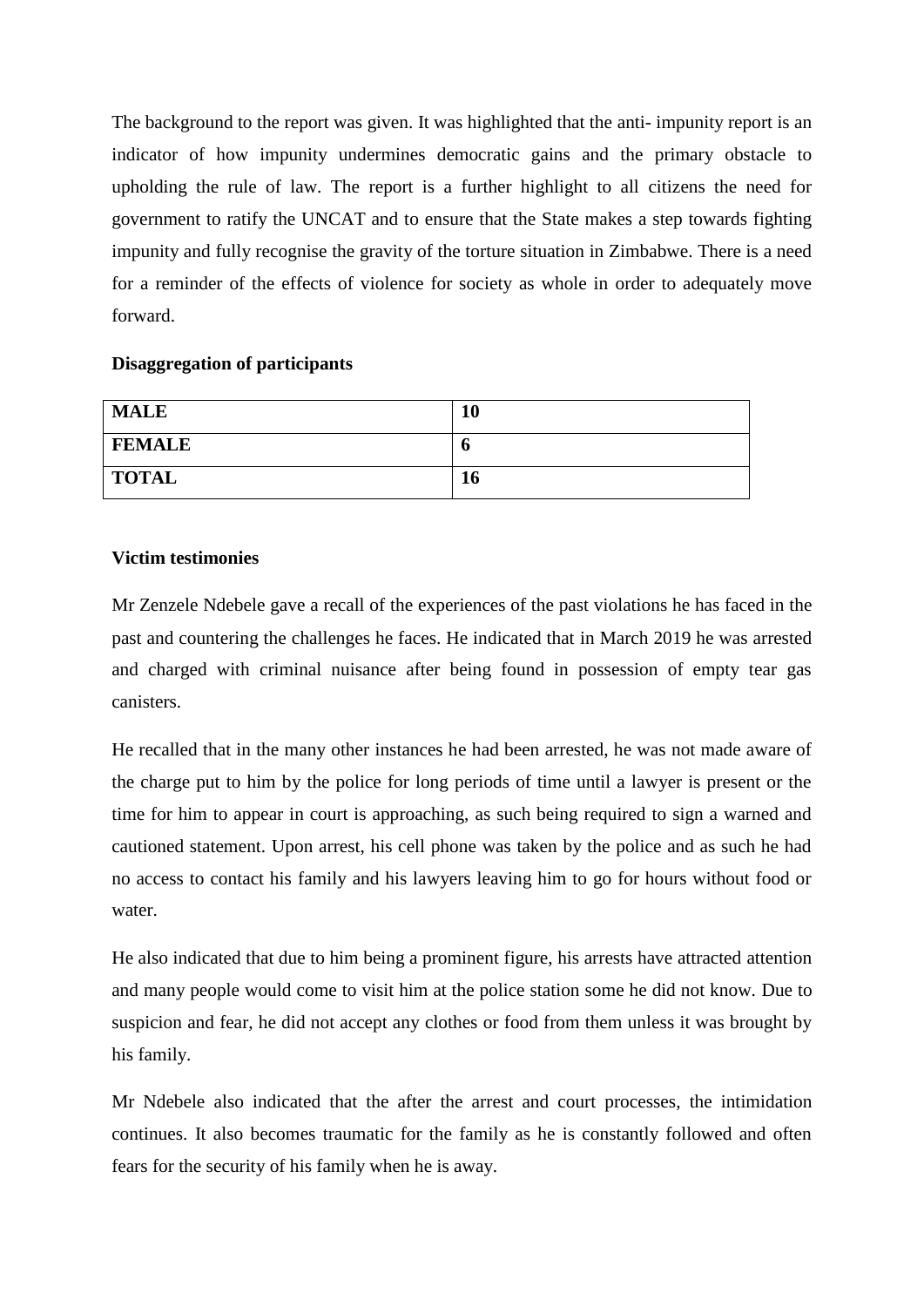He implored the actors present that they need to do more in order to eliminate political influence over judicial processes. He stated that although laws are in place, advocacy work has to be done in order to strengthen institutions that have an oversight mechanism in order that they execute their mandate without fear and effectively.

#### **Parliamentarians' perspectives**

Member of Parliament, Honourable K Phulu indicated that legal actions are necessary for creating jurisprudence on dealing with human rights violations in Zimbabwe. He commended the efforts of players such as the Zimbabwe Lawyers for Human Rights who have come up with strategic interventions of pre- trial intervention which prevent people from going missing and offer free legal representation which would otherwise be exorbitant.

He indicated that there is need to make sure that there is more that needs to be done to avert torture by advocating for laws that protect the general citizenry. He highlighted that the model bill in terms of Section 210 of the Constitution is a powerful tool that should be used for lobby purposes. He further recommended that the Parliamentary Portfolio on Justice and Legal and Parliamentary Affairs be apprised of the model bill as this portfolio fits within its mandate with realignment of laws with the Constitution.

### **Recommendations**

During the plenary session, the following points were the recommendations for mapping the way forward:

- CSOs need to ensure that they work together in order to ensure that there is adequate support for victims of violence.
- There has to be more practical action to combat the issues of impunity.
- Accessing human rights defenders who have been arrested is difficult, it is more imperative that there be a systematic synergy amongst civil society actors to best assist victims
- The Zimbabwe Human Rights NGO Forum must approach the political caucuses with its model law in terms of Section 210 of the Constitution as an advocacy initiative to raise awareness of the importance of such a law.